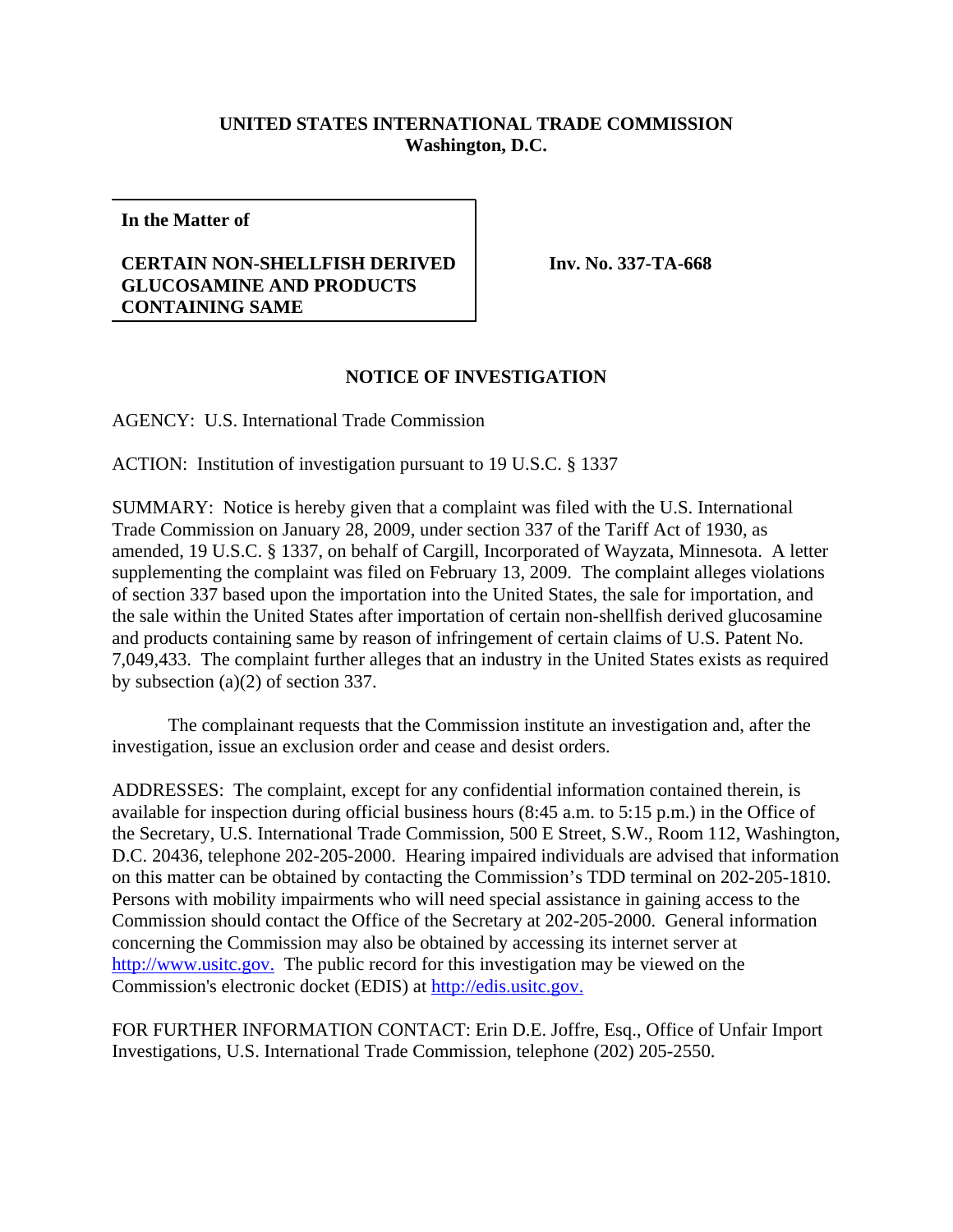AUTHORITY: The authority for institution of this investigation is contained in section 337 of the Tariff Act of 1930, as amended, and in section 210.10 of the Commission's Rules of Practice and Procedure, 19 C.F.R. § 210.10 (2008).

SCOPE OF INVESTIGATION: Having considered the complaint, the U.S. International Trade Commission, on February 25, 2009, ORDERED THAT –

(1) Pursuant to subsection (b) of section 337 of the Tariff Act of 1930, as amended, an investigation be instituted to determine whether there is a violation of subsection (a)(1)(B) of section 337 in the importation into the United States, the sale for importation, or the sale within the United States after importation of certain non-shellfish derived glucosamine and products containing same that infringe one or more of claims 1-10 of U.S. Patent No. 7,049,433, and whether an industry in the United States exists as required by subsection (a)(2) of section 337;

(2) For the purpose of the investigation so instituted, the following are hereby named as parties upon which this notice of investigation shall be served:

(a) The complainant is  $-$ 

Cargill, Incorporated 15407 McGinty Rd W Wayzata, Minnesota 55391

(b) The respondents are the following entities alleged to be in violation of section 337, and are the parties upon which the complaint is to be served:

> Nantong Foreign Trade Medicines & Health Products Co., Ltd. 6/F Commercial Building 15 Middle Quingnian Rd. Nantong, Jiangsu, China 226006

DNP International, Inc. 12802 Leffingwell Ave., Bldg. E Santa Fe Springs, CA 90670

Tiancheng International, Inc. (USA) 2851 E. Philadelphia St. Ontario, CA 91761-8553